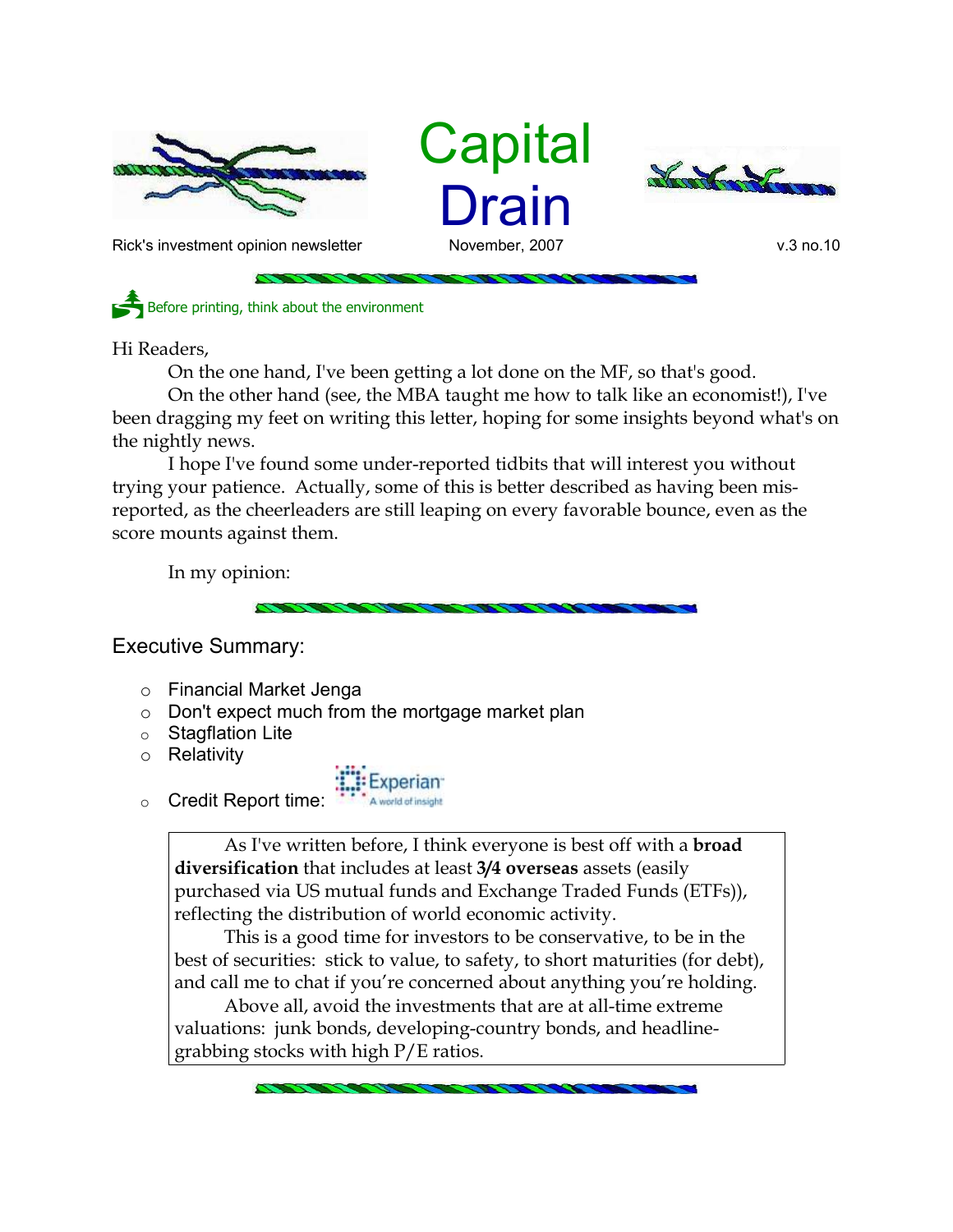### The Details:

The financial markets at the moment are like the party game Jenga. One piece at a time is being removed, while we all hold our breath to see if the entire tower will fall. So far, no. Whose turn is it to pull out the next piece?

Specifically, the debt trouble is cascading. Defaulting mortgagees caused CDO tranches to drop in value (some to default outright), decreasing the capital of hedge funds, banks, insurance companies, and even money market funds. Each loss makes investors and banks less eager (and less able) to lend. Decreasing flows of lending push other borrowers toward default.

> This horse isn't just out of the barn. It crossed the county line last Christmas and got itself killed trying to dodge traffic.<sup>1</sup> - Jonathan Weil, Bloomberg.com

The Paulson/Bush **mortgage reset plan** is not going to amount to much, positively or negatively.

On the putative positive side, the subset of borrowers who are even eligible for the "fix" is tiny compared to the overall excesses of the borrowing during the end of the housing bubble.

On the putative negative side, the plan is voluntary for all parties. It does not, as some have claimed, "interfere with contracts." It is simply trying to clear the red tape of the many layers of intermediaries between the borrower and the current holder of the debt.

In many cases, the CDO holder is likely to get a better return, not worse, by agreeing to some debt rescheduling rather than forcing a foreclosure and a cheap house sale. At the moment the only thing holding up many win-win (actually lossminimizing) solutions is disconnectedness. The mortgage broker, the mortgage bank, and the investment bank(s) that re-packaged the debt don't have clear authority to renegotiate with the borrower, even in the cases where they could improve the situation for both the borrower and the CDO holder.

IF the government can open an easy line of communication and quick deal-remaking, then the overall damage to everyone would be decreased. That's asking a lot, though, so don't expect much.

<sup>&</sup>lt;sup>1</sup> Jonathan Weil, "If MBIA Is AAA, Britney Spears Is Pure as Snow," <u>Bloomberg.com,</u> 10 Dec. 2007, Bloomberg L.P. , 10 Dec. 2007

<sup>&</sup>lt;http://www.bloomberg.com/apps/news?pid=20601039&refer=columnist\_weil&sid=aapRV5jR2uc0>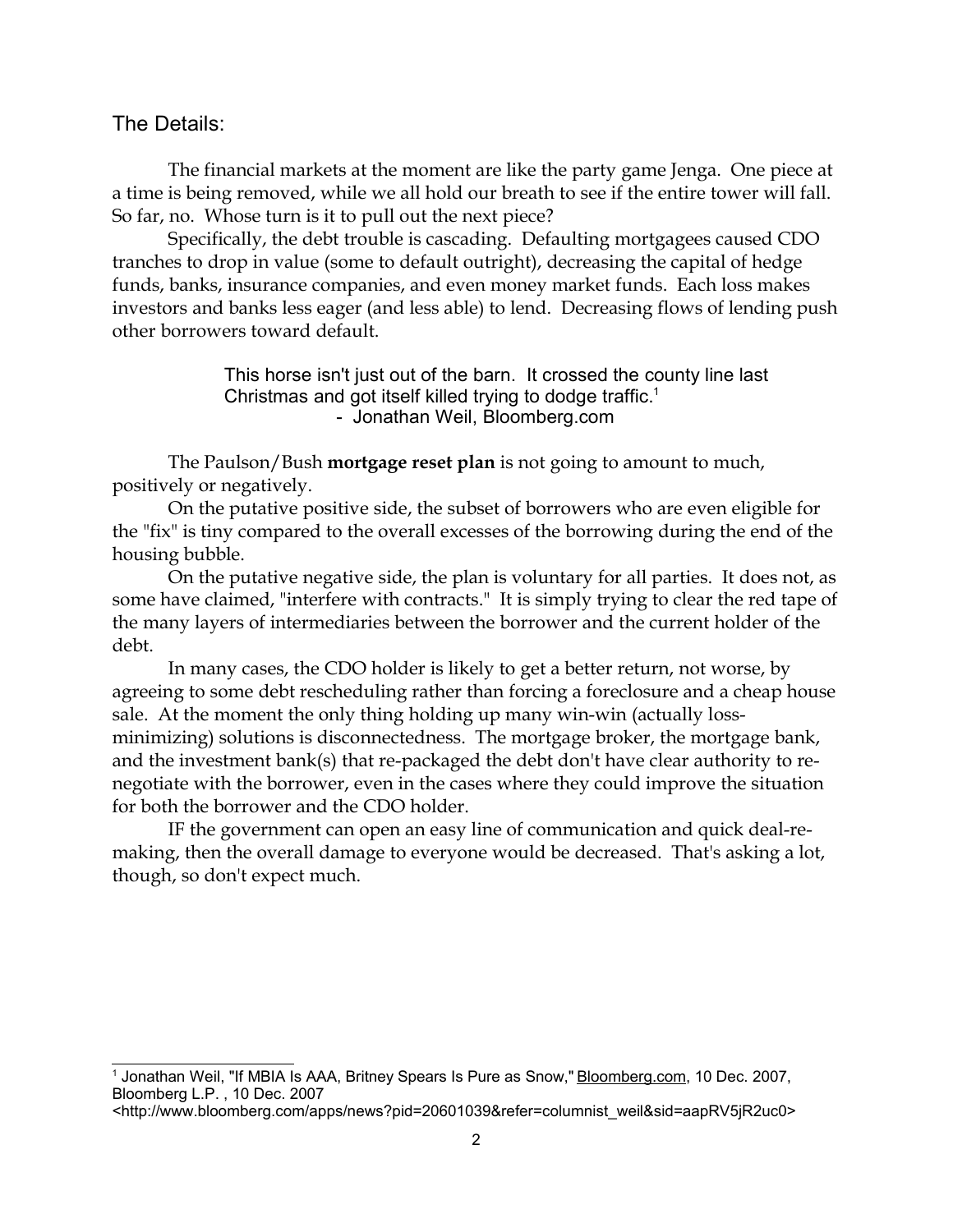Federal Reserve Chairman Ben S. Bernanke said the U.S. economy is likely to ``slow noticeably'' this quarter while high commodity prices and a weaker dollar may stoke inflation "for a time."

The inflation outlook was ``subject to important upside risks'' from prices of crude oil and other commodities and the weaker dollar, Bernanke said. ``These factors were likely to increase overall inflation in the short run and, should inflation expectations become unmoored, had the potential to boost inflation in the longer run as well.''<sup>2</sup>

Warnings fly daily: "It's inflation!" "It's recession!"

Which is it? Probably both, for a while, until the recession part really crimps consumption and demand.

Inflation has been higher than the Fed would like, and it is not going away gracefully. The Consumer Price Index for all urban consumers (CPI-U) is what the Fed watches most, and it looks like the blue line, below



# **CPI-U Effect of Rising Food & Energy**

Conventional wisdom says that what really counts is not the "Headline" CPI-U but rather the "Core" CPI-U minus food and energy prices (magenta line.) The argument is that food and energy are more volatile, so they are excluded.

Yes, they are volatile, but that does not mean that the volatility cancels out to zero. Food and energy have, on average, been rising consistently (green bars) for half a decade. Treating that consistent rise as if it simply didn't happen is completely misleading.

<sup>&</sup>lt;sup>2</sup> Craig Torres and Scott Lanman, "Bernanke Says Fed Sees Slower Growth, Inflation Risk (Update3)," Bloomberg.com, 8 Nov. 2007, Bloomberg L.P. , 8 Nov. 2007

<sup>&</sup>lt;http://www.bloomberg.com/apps/news?pid=20601068&sid=aJ32UMzYWYsA&refer=economy>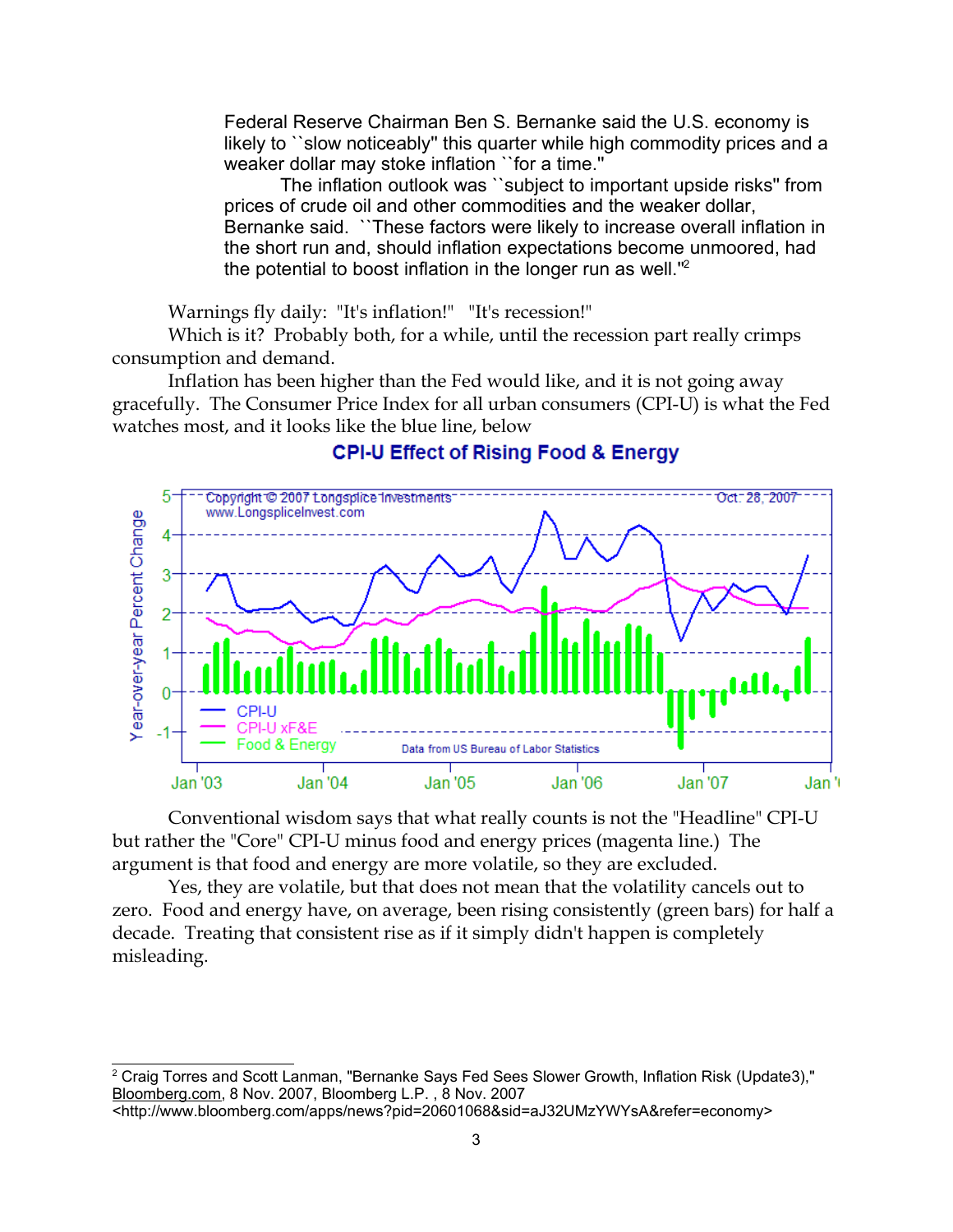A more sensible approach would be to smooth out the volatility, for example with a moving average, then add the smoothed food and energy inflation back to form a non-volatile, comprehensive total:



#### **CPI-U with Smoothed Food & Energy**

Dark blue, magenta, and green are the same values as before: Headline CPI-U, Core CPI-U, and food & energy.

The red line is the smoothed (12-month moving average) value of food and energy.

Light blue is the new CPI-U total. That's the Core CPI-U with a de-volatilized (smoothed) food and energy component added back in. As you can see, for most of the past five years total CPI-U was about 1% higher than Core. Also, we know and can see on the chart how food and energy prices have risen this year. That rise will show up in the smoothed Food & Energy over the coming year.

In summary: inflation has been significantly higher than the widely-cited Core value, and it's rising again, not falling.

It seems almost everyone understands now that there's a recession likely, so I'll skim over that quickly.

The holdouts who don't think there's a recession coming (or happening already) point to the relatively high recent employment report. First, it's only relatively high; 80,000 may sound like a lot of jobs, but because of our rising working-age population it's fewer than we need to keep unemployment from rising.

Second, that employment count uses a sampling method (asking companies about their hiring) that is notoriously slow to react when the economy is turning up or down. A far more timely count comes from the household survey, which asks households about their jobs. That survey is showing slowing employment.

As some of you know, employment is a lagging indicator, that is, surveyed job numbers fall after a slowdown starts. However, new unemployment claims are a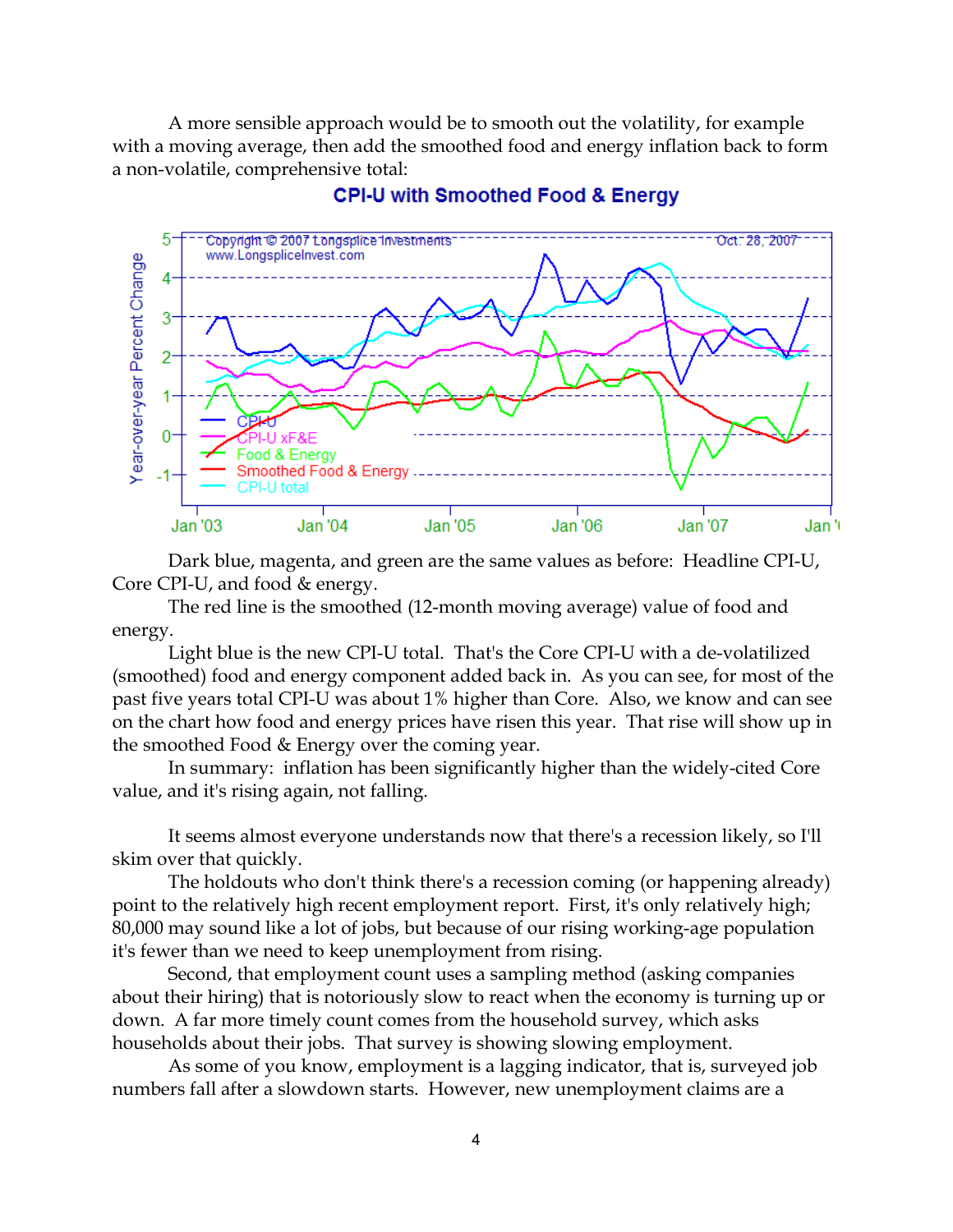leading indicator, because the data is so timely; the system is centralized (per State,) computerized, and new unemployment claims are reported weekly.

The capping evidence of an oncoming recession is that the rate of rise of new unemployment claims is at a recent record high.<sup>3</sup>

Oh, and a recession is going to cause a lot of losses for junk bonds and highleverage companies. Stay tuned.

The **dollar** is still falling against almost every world currency. **Dollar vs. Major Currencies** 



"So what?," you may say. "I work in dollar-land, I save and invest in dollar-land, and I'll retire in dollar-land."

Well, yes, that's true for most people in America.

However (part 1): if you were investing even some of your money overseas, from a dollar perspective you'd be earning relatively more to retire on. If you had taken some dollars a year ago, converted them to the Euros, Yen, etc., and bought a sample of those world stock indices, the dollar value of those indices would be greatly increased. Not only have overseas markets mostly been rising,

<sup>&</sup>lt;sup>3</sup> Ruth Mantell, "ECONOMIC REPORT: Trend of jobless claims highest in two years," MarketWatch, 6 Dec. 2007, Dow Jones & Company, 6 Dec. 2007 <http://www.marketwatch.com/news/story/trend-joblessclaims-rises-highest/story.aspx?guid=%7B2D266A56%2D489E%2D43A4%2D9484% 2D7068E6FC4D48%7D&siteid=yhoof>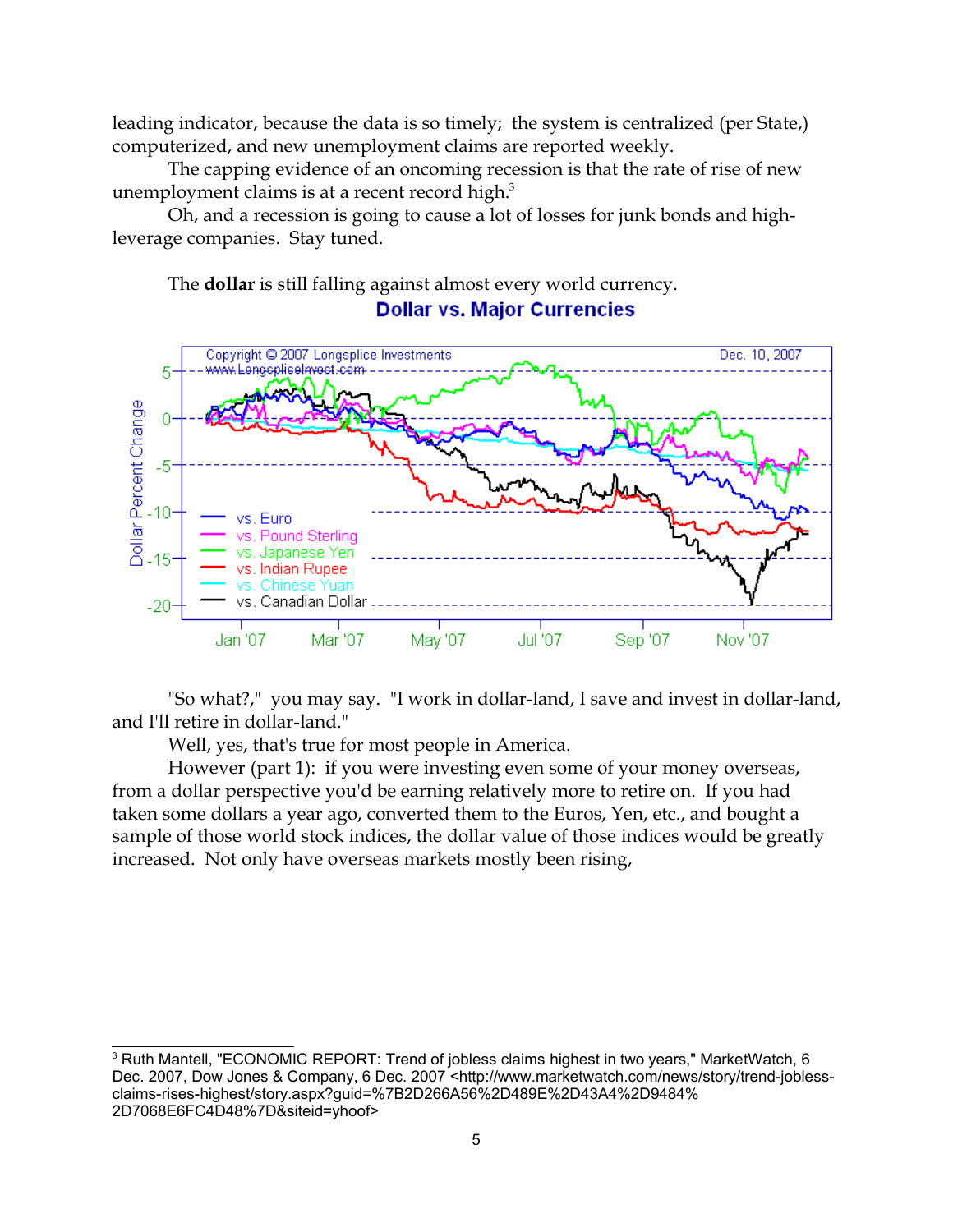## **World Stock Indices**



but add to that the fact that those currencies are rising and the picture gets even more attractive. Your gain today (converted back into dollars) would look like:





But maybe you just want to stick with good old US dollar stocks that you know about. They've been doing tolerably well, and after all, people from all over the world invest their money here.

However (part 2): overseas investors may not be sticking around for long. From the relative perspective of their home currencies, they've taken a beating over the past year: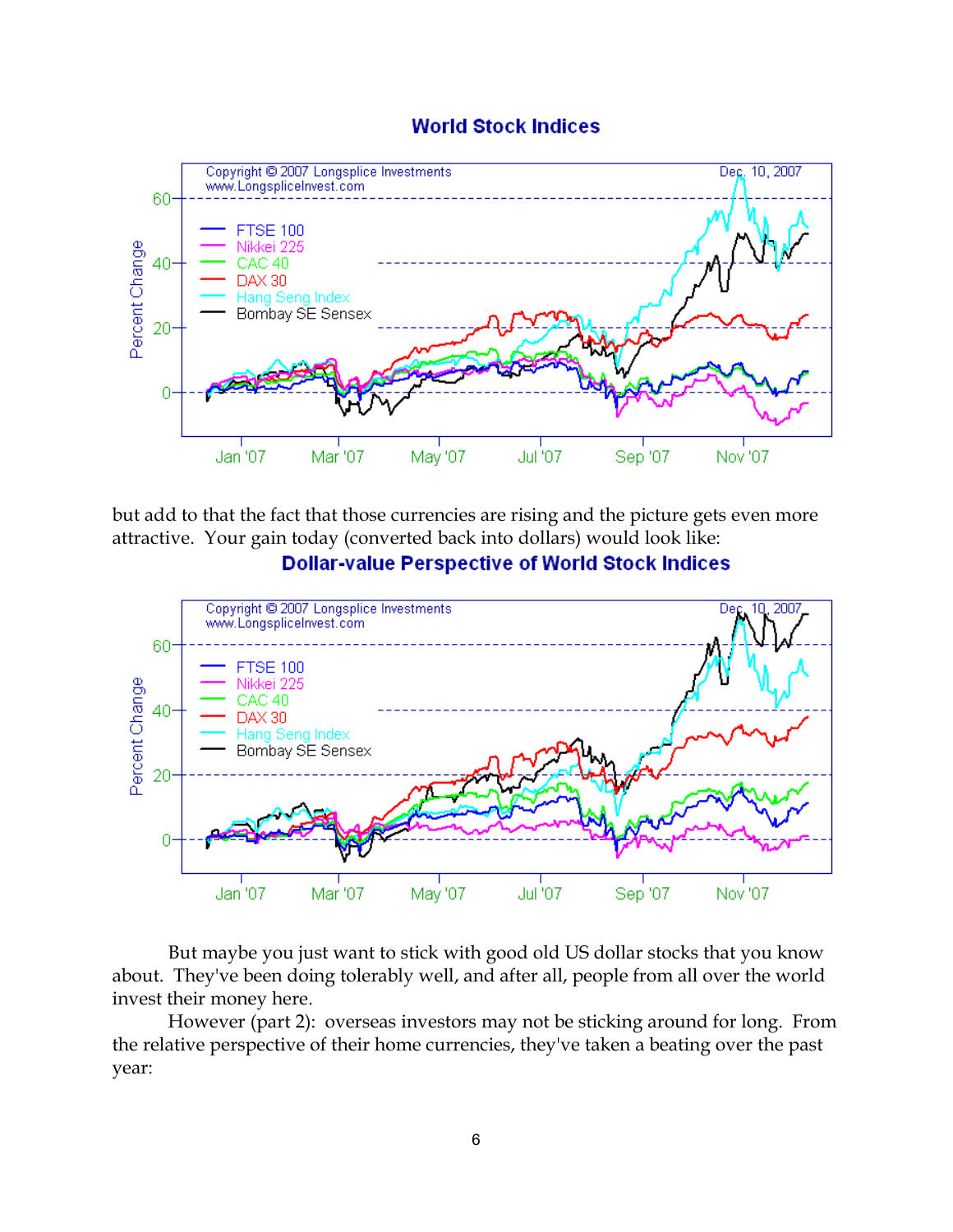

## **World-investor Perspective of S&P 500 Stock Index**

The Brits, the Japanese, and the Chinese could have earned a tiny profit (similar to a bank savings account) but except for the Japanese they could have done better in their home markets. Investors from Europe, India, or Canada, to name a few, lost money here when they could have made money at home.

Well, too bad for them, eh? But it doesn't mean anything to dollar investors, does it?

It easily could. If overseas investors start leaving US stocks en masse, that could further depress both US stock prices and the dollar. That would mean something significant to even to domestic dollar investors.

If I had to pick just one investment right now to buy and hold for a year, I'd pick German government bonds. Why?

Not dollars.

Benefit from a recession.

Negligible risk aside from currency exchange rate.

Now for some personal-finance housekeeping. Let's visit Experian for a free check on our Credit Report:

o Open your favorite browser and go to https://www.annualCreditReport.com

- o select your State and click "Request Report"
- o Fill in the form with your personal information.
	- Click the little box that says "show only last 4 of Social Security Number in report"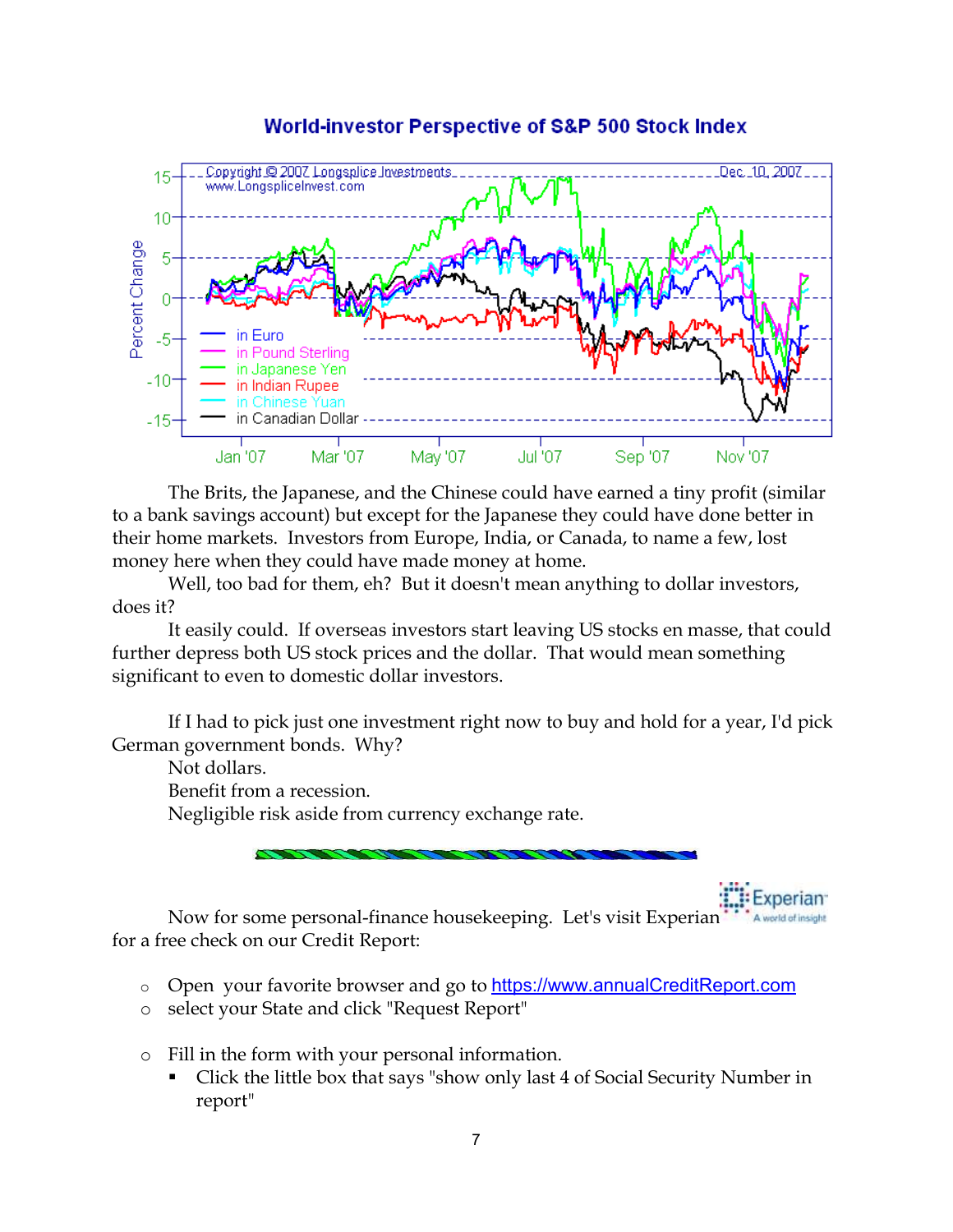- Enter the security code (this prevents automated logins)
- Press "Continue"



- o Click the little box next to
	- Click "Next"
- o Click "Next" again
- o Enter the last 4 digits of your SSN
	- Click "Submit>>"
- o Ignore the offers for other services (unless you really want one)
	- Skip down to "No thanks, I just want my free..."
	- Click on "Annual Credit Report"
- o Click on the little box marked "I have read and agree to Experian's Terms & Conditions for the Experian Credit Report."
	- Click on " Submit "
- o Answer the security questions
	- Click "Continue"
- o You should see the Report Summary page and instructions to make a note of your report number.
	- Make a note of your report number.
	- Notice where it says the number of potentially negative items, number of accounts in good standing, etc. Do the totals seem right?
	- Click the little link that says "Print your report". (It's on the same line as your name)
- o This pops open a new page (or tab) with your actual report.
	- Read through it
	- Click "Print Report"
- o Assuming you haven't had any problems with these steps, you're done.
- o Click "Close window" to close the print page/tab.
	- Click "Return to AnnualCreditReport.com" at the very top of the page. This logs you out from Experian.
	- If you then get a message that your session has timed out, ignore it. You're done.
	- Close the browser window.